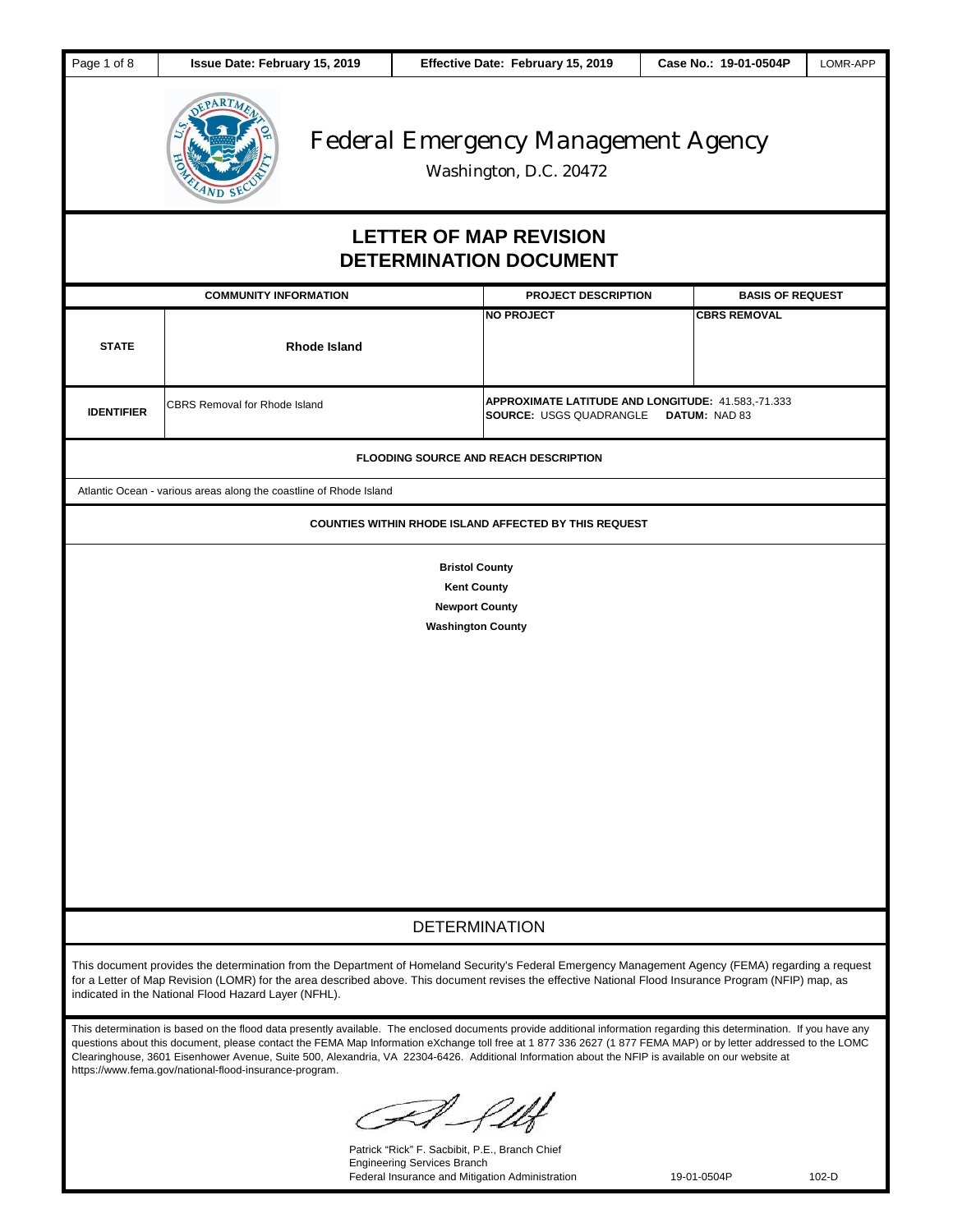

Washington, D.C. 20472

## **LETTER OF MAP REVISION DETERMINATION DOCUMENT (CONTINUED)**

|                           | <b>COMMUNITIES WITHIN BRISTOL COUNTY AFFECTED BY THIS REQUEST</b> |
|---------------------------|-------------------------------------------------------------------|
| <b>CID Number: 445392</b> | Name: Town of Barrington                                          |
| <b>CID Number: 445393</b> | Name: Town of Bristol                                             |
| <b>CID Number: 445408</b> | Name: Town of Warren                                              |
|                           |                                                                   |
|                           | <b>COMMUNITIES WITHIN KENT COUNTY AFFECTED BY THIS REQUEST</b>    |
| <b>CID Number: 445409</b> | Name: City of Warwick                                             |
|                           |                                                                   |
|                           | <b>COMMUNITIES WITHIN NEWPORT COUNTY AFFECTED BY THIS REQUEST</b> |
| <b>CID Number: 445399</b> | Name: Town of Jamestown                                           |
| <b>CID Number: 440035</b> | Name: Town of Little Compton                                      |
| <b>CID Number: 445401</b> | Name: Town of Middletown                                          |
| <b>CID Number: 445403</b> | Name: City of Newport                                             |
| <b>CID Number: 445405</b> | Name: Town of Portsmouth                                          |
| <b>CID Number: 440012</b> | Name: Town of Tiverton                                            |
|                           |                                                                   |
|                           |                                                                   |
|                           |                                                                   |
|                           |                                                                   |

This determination is based on the flood data presently available. The enclosed documents provide additional information regarding this determination. If you have any questions about this document, please contact the FEMA Map Information eXchange toll free at 1 877 336 2627 (1 877 FEMA MAP) or by letter addressed to the LOMC Clearinghouse, 3601 Eisenhower Avenue, Suite 500, Alexandria, VA 22304-6426. Additional Information about the NFIP is available on our website at https://www.fema.gov/national-flood-insurance-program.

Patrick "Rick" F. Sacbibit, P.E., Branch Chief Engineering Services Branch Federal Insurance and Mitigation Administration 19-01-0504P 102-D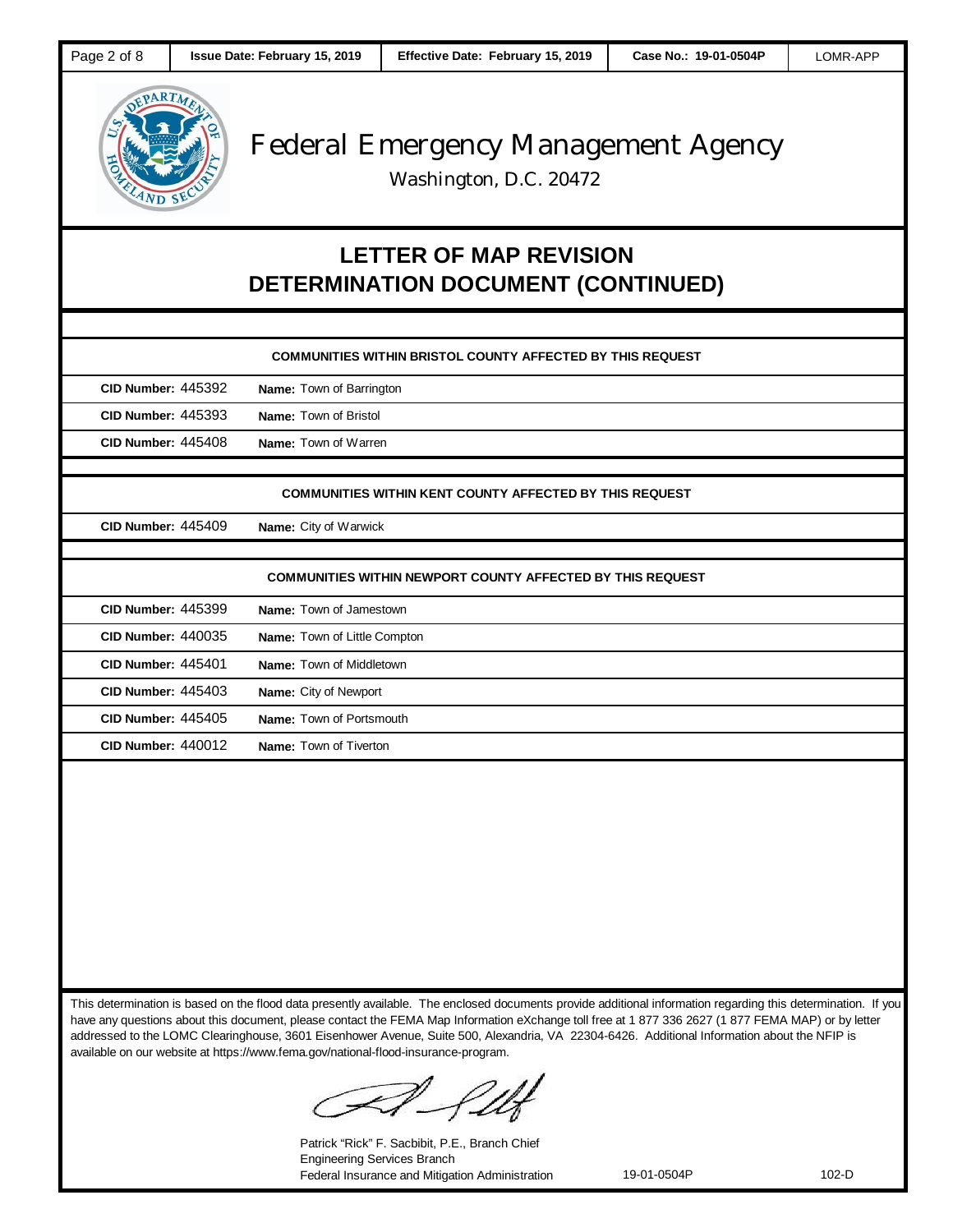

Washington, D.C. 20472

## **LETTER OF MAP REVISION DETERMINATION DOCUMENT (CONTINUED)**

| <b>CID Number: 445395</b> | Name: Town of Charlestown            |
|---------------------------|--------------------------------------|
| <b>CID Number: 445402</b> | <b>Name:</b> Town of Narragansett    |
| <b>CID Number: 440036</b> | <b>Name:</b> Town of New Shoreham    |
| <b>CID Number: 445404</b> | <b>Name:</b> Town of North Kingstown |
| <b>CID Number: 445407</b> | <b>Name:</b> Town of South Kingstown |
| <b>CID Number: 445410</b> | <b>Name:</b> Town of Westerly        |

This determination is based on the flood data presently available. The enclosed documents provide additional information regarding this determination. If you have any questions about this document, please contact the FEMA Map Information eXchange toll free at 1 877 336 2627 (1 877 FEMA MAP) or by letter addressed to the LOMC Clearinghouse, 3601 Eisenhower Avenue, Suite 500, Alexandria, VA 22304-6426. Additional Information about the NFIP is available on our website at https://www.fema.gov/national-flood-insurance-program.

Patrick "Rick" F. Sacbibit, P.E., Branch Chief Engineering Services Branch Federal Insurance and Mitigation Administration 19-01-0504P 102-D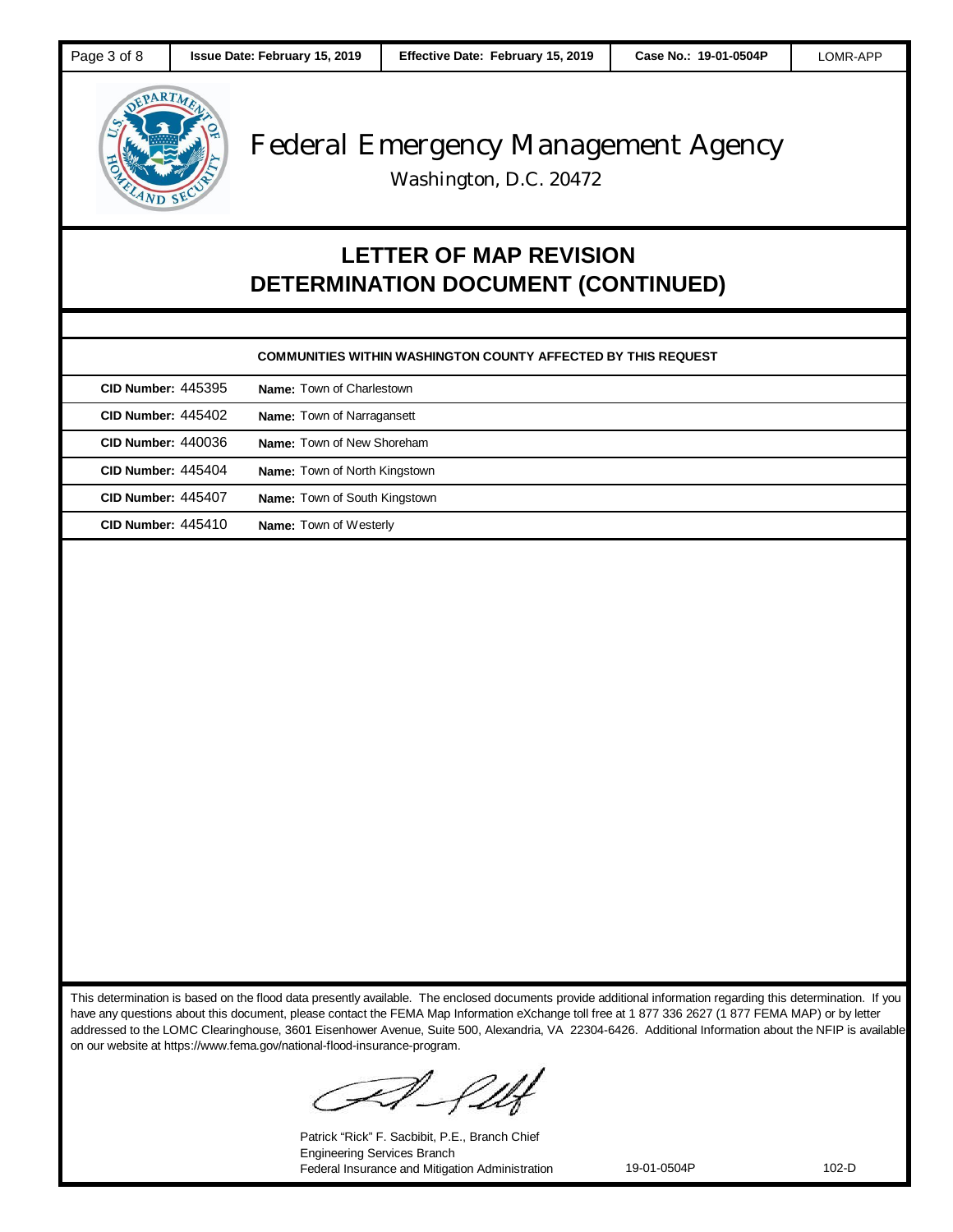

Washington, D.C. 20472

### **LETTER OF MAP REVISION DETERMINATION DOCUMENT (CONTINUED)**

#### **SUMMARY OF REVISION**

The purpose of this Letter of Map Revision (LOMR) is to remove the Coastal Barrier Resources System (CBRS) unit boundaries from the effective Flood Insurance Rate Maps (FIRMs) for your communities. Historically, the CBRS unit boundaries and flood insurance prohibition date for each area were included on FIRMs for informational purposes.

Please note that no new coastal analysis was conducted; this LOMR only removes the CBRS boundary data. Other effective flood hazard information, such as Special Flood Hazard Areas (SFHAs), Base (1-percent-annual-chance) Flood Elevations, and floodway delineations, is unchanged. This LOMR does not invalidate any prior flood hazard determinations or supersede any effective Letters of Map Change (Letters of Map Amendment, LOMRs, etc.). To complete the Standard Flood Hazard Determination Form, access CBRS boundary data from the Department of the Interior's U.S. Fish and Wildlife Service (USFWS). Please note that no annotated FIRM or Flood Insurance Study (FIS) report attachments are enclosed. Future revisions to FIRMs and FIS reports will not supersede this LOMR; rather, this LOMR will be incorporated into those revised or updated FIRMs and FIS reports. The LOMR will continue to be effective for the remaining FIRMs until they all reflect this change.

The USFWS is responsible for maintaining and updating the official CBRS maps and the CBRS digital boundary data. Aside from minor exceptions, only Congress has the authority to modify the boundaries of the CBRS. Historically, CBRS boundary data have been shown on effective FIRMs because of their relevance to the availability of Federal flood insurance. The official CBRS maps and digital boundary data (including the flood insurance prohibition dates) are available at fws.gov/cbra or through the online CBRS Mapper at fws.gov/cbra/maps/Mapper.html.

To address potential inconsistencies between published FIRMs and the official maps maintained by the USFWS, FEMA will no longer provide CBRS boundary data on effective FIRMs. The removal of the CBRS boundary data from FIRMs does not affect the CBRS status of these areas or change the restrictions that apply in these areas. USFWS will continue to be the source for official CBRS property determinations, and documentation for those determinations can only be provided by USFWS. The CBRS boundary data from the USFWS website will also be displayed on the National Flood Hazard Layer (NFHL) Viewer at msc.fema.gov/nfhl and included on the interactive and dynamic flood maps available through the FEMA Map Service Center. The NFHL can be used to view effective flood hazard information, such as SFHAs, in a map viewer or to download it for use in a Geographic Information Systems (GIS) application. More information on the NFHL is available at fema.gov/national-flood-hazard-layer-nfhl.

This determination is based on the flood data presently available. The enclosed documents provide additional information regarding this determination. If you have any questions about this document, please contact the FEMA Map Information eXchange toll free at 1 877 336 2627 (1 877 FEMA MAP) or by letter addressed to the LOMC Clearinghouse, 3601 Eisenhower Avenue, Suite 500, Alexandria, VA 22304-6426. Additional Information about the NFIP is available on our website at https://www.fema.gov/national-flood-insurance-program.

Patrick "Rick" F. Sacbibit, P.E., Branch Chief Engineering Services Branch Federal Insurance and Mitigation Administration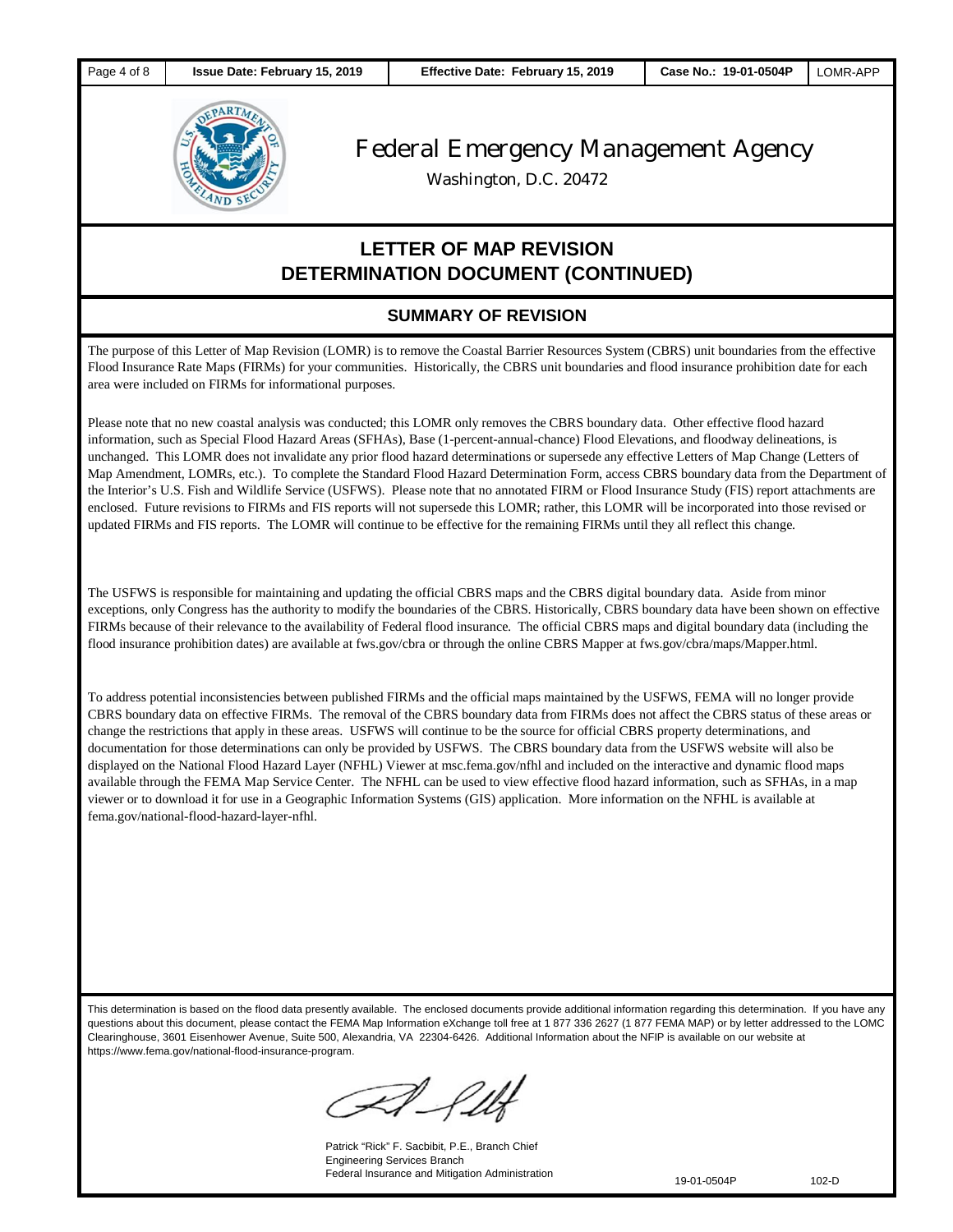

Washington, D.C. 20472

### **LETTER OF MAP REVISION DETERMINATION DOCUMENT (CONTINUED)**

| <b>AFFECTED MAP PANELS</b>                              |                  |                          |                   |                  |                          |  |  |
|---------------------------------------------------------|------------------|--------------------------|-------------------|------------------|--------------------------|--|--|
| <b>Bristol County, Rhode Island (All Jurisdictions)</b> |                  |                          |                   |                  |                          |  |  |
| <b>TYPE: FIRM</b>                                       | NO.: 44001C0005H | DATE: July 7, 2014       | TYPE: FIRM        | NO.: 44001C0007H | DATE: July 7, 2014       |  |  |
| <b>TYPE: FIRM</b>                                       | NO.: 44001C0006H | DATE: July 7, 2014       | <b>TYPE: FIRM</b> | NO.: 44001C0010H | DATE: July 7, 2014       |  |  |
|                                                         |                  |                          |                   |                  |                          |  |  |
| Kent County, Rhode Island (All Jurisdictions)           |                  |                          |                   |                  |                          |  |  |
| <b>TYPE: FIRM</b>                                       | NO.: 44003C0132H | DATE: September 18, 2013 | <b>TYPE: FIRM</b> | NO.: 44003C0143H | DATE: September 18, 2013 |  |  |
| <b>TYPE: FIRM</b>                                       | NO.: 44003C0133H | DATE: September 18, 2013 | <b>TYPE: FIRM</b> | NO.: 44003C0144H | DATE: September 18, 2013 |  |  |
| TYPE: FIRM                                              | NO.: 44003C0134H | DATE: September 18, 2013 | TYPE: FIRM        | NO.: 44003C0151H | DATE: September 18, 2013 |  |  |
| TYPE: FIRM                                              | NO.: 44003C0141H | DATE: September 18, 2013 | TYPE: FIRM        | NO.: 44003C0153H | DATE: September 18, 2013 |  |  |
| TYPE: FIRM                                              | NO.: 44003C0142H | DATE: September 18, 2013 |                   |                  |                          |  |  |
|                                                         |                  |                          |                   |                  |                          |  |  |
| Newport County, Rhode Island (All Jurisdictions)        |                  |                          |                   |                  |                          |  |  |
| <b>TYPE: FIRM</b>                                       | NO.: 44005C0011J | DATE: September 4, 2013  | TYPE: FIRM        | NO.: 44005C0119J | DATE: September 4, 2013  |  |  |
| <b>TYPE: FIRM</b>                                       | NO.: 44005C0012J | DATE: September 4, 2013  | TYPE: FIRM        | NO.: 44005C0138J | DATE: September 4, 2013  |  |  |
| <b>TYPE: FIRM</b>                                       | NO.: 44005C0013J | DATE: September 4, 2013  | <b>TYPE: FIRM</b> | NO.: 44005C0157J | DATE: September 4, 2013  |  |  |
| TYPE: FIRM                                              | NO.: 44005C0014J | DATE: September 4, 2013  | TYPE: FIRM        | NO.: 44005C0179J | DATE: September 4, 2013  |  |  |
| <b>TYPE: FIRM</b>                                       | NO.: 44005C0018J | DATE: September 4, 2013  | <b>TYPE: FIRM</b> | NO.: 44005C0181J | DATE: September 4, 2013  |  |  |
| <b>TYPE: FIRM</b>                                       | NO.: 44005C0019J | DATE: September 4, 2013  | TYPE: FIRM        | NO.: 44005C0182J | DATE: September 4, 2013  |  |  |
| TYPE: FIRM                                              | NO.: 44005C0038J | DATE: September 4, 2013  | TYPE: FIRM        | NO.: 44005C0183J | DATE: September 4, 2013  |  |  |
| <b>TYPE: FIRM</b>                                       | NO.: 44005C0077J | DATE: September 4, 2013  | <b>TYPE: FIRM</b> | NO.: 44005C0201J | DATE: September 4, 2013  |  |  |
| <b>TYPE: FIRM</b>                                       | NO.: 44005C0102J | DATE: September 4, 2013  | <b>TYPE: FIRM</b> | NO.: 44005C0204J | DATE: September 4, 2013  |  |  |
| TYPE: FIRM                                              | NO.: 44005C0103J | DATE: September 4, 2013  | <b>TYPE: FIRM</b> | NO.: 44005C0206J | DATE: September 4, 2013  |  |  |
| <b>TYPE: FIRM</b>                                       | NO.: 44005C0104J | DATE: September 4, 2013  | <b>TYPE: FIRM</b> | NO.: 44005C0207J | DATE: September 4, 2013  |  |  |
| TYPE: FIRM                                              | NO.: 44005C0111J | DATE: September 4, 2013  | TYPE: FIRM        | NO.: 44005C0208J | DATE: September 4, 2013  |  |  |
| TYPE: FIRM                                              | NO.: 44005C0112J | DATE: September 4, 2013  | <b>TYPE: FIRM</b> | NO.: 44005C0226J | DATE: September 4, 2013  |  |  |
| TYPE: FIRM                                              | NO.: 44005C0114J | DATE: September 4, 2013  |                   |                  |                          |  |  |

This determination is based on the flood data presently available. The enclosed documents provide additional information regarding this determination. If you have any questions about this document, please contact the FEMA Map Information eXchange toll free at 1 877 336 2627 (1 877 FEMA MAP) or by letter addressed to the LOMC Clearinghouse, 3601 Eisenhower Avenue, Suite 500, Alexandria, VA 22304-6426. Additional Information about the NFIP is available on our website at https://www.fema.gov/national-flood-insurance-program.

Patrick "Rick" F. Sacbibit, P.E., Branch Chief Engineering Services Branch Federal Insurance and Mitigation Administration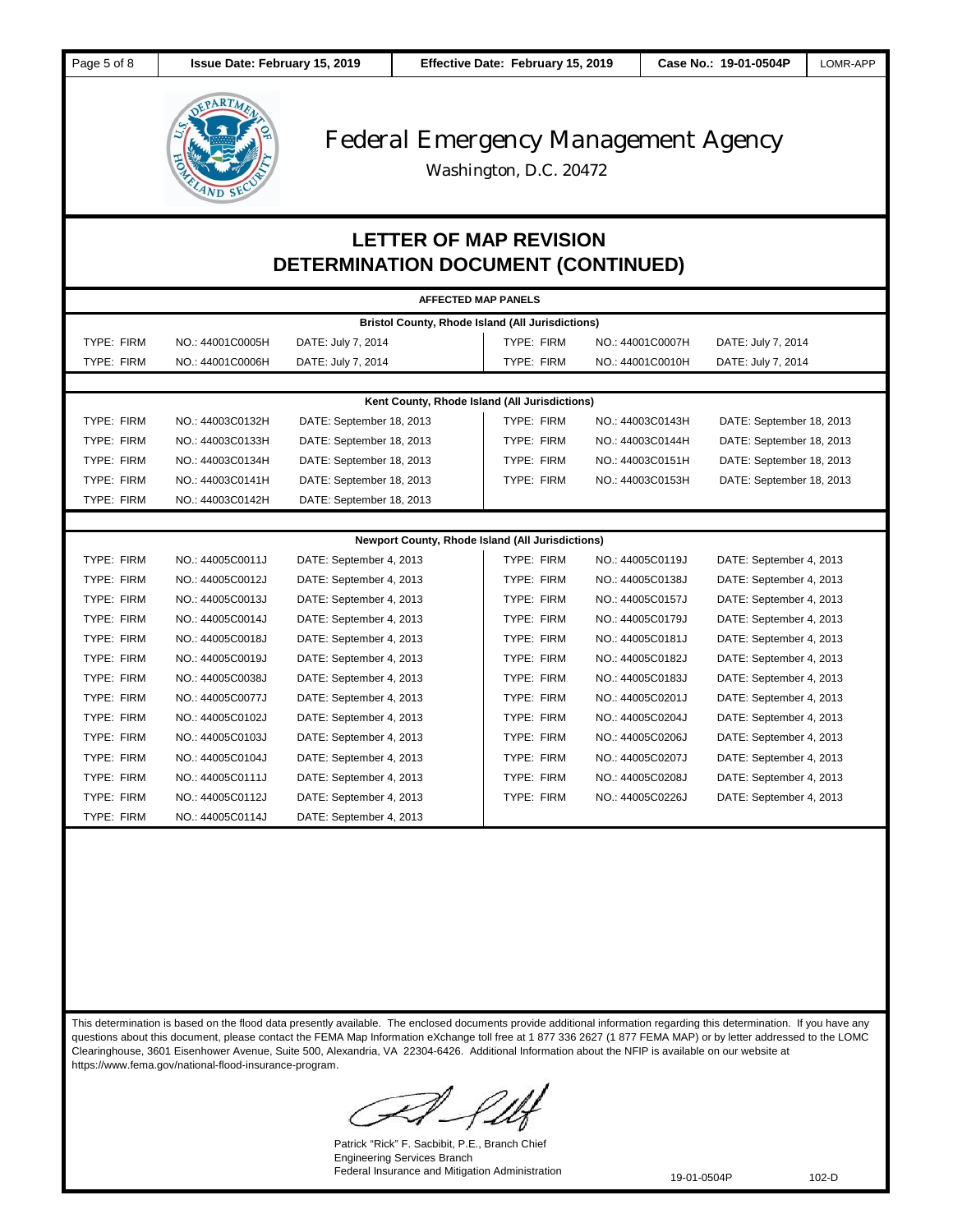

Washington, D.C. 20472

### **LETTER OF MAP REVISION DETERMINATION DOCUMENT (CONTINUED)**

| <b>AFFECTED MAP PANELS</b>                          |                  |                        |                   |                  |                        |  |
|-----------------------------------------------------|------------------|------------------------|-------------------|------------------|------------------------|--|
| Washington County, Rhode Island (All Jurisdictions) |                  |                        |                   |                  |                        |  |
| TYPE: FIRM                                          | NO.: 44009C0018J | DATE: October 16, 2013 | TYPE: FIRM        | NO.: 44009C0262J | DATE: October 16, 2013 |  |
| TYPE: FIRM                                          | NO.: 44009C0116J | DATE: October 16, 2013 | TYPE: FIRM        | NO.: 44009C0276J | DATE: October 16, 2013 |  |
| TYPE: FIRM                                          | NO.: 44009C0118J | DATE: October 16, 2013 | TYPE: FIRM        | NO.: 44009C0277J | DATE: October 16, 2013 |  |
| TYPE: FIRM                                          | NO.: 44009C0169J | DATE: October 16, 2013 | TYPE: FIRM        | NO.: 44009C0278J | DATE: October 16, 2013 |  |
| TYPE: FIRM                                          | NO.: 44009C0188J | DATE: October 16, 2013 | TYPE: FIRM        | NO.: 44009C0279J | DATE: October 16, 2013 |  |
| TYPE: FIRM                                          | NO.: 44009C0189J | DATE: October 16, 2013 | TYPE: FIRM        | NO.: 44009C0281J | DATE: October 16, 2013 |  |
| <b>TYPE: FIRM</b>                                   | NO.: 44009C0193J | DATE: October 16, 2013 | TYPE: FIRM        | NO.: 44009C0282J | DATE: October 16, 2013 |  |
| <b>TYPE: FIRM</b>                                   | NO.: 44009C0194J | DATE: October 16, 2013 | <b>TYPE: FIRM</b> | NO.: 44009C0283J | DATE: October 16, 2013 |  |
| TYPE: FIRM                                          | NO.: 44009C0203J | DATE: October 16, 2013 | TYPE: FIRM        | NO.: 44009C0301J | DATE: October 16, 2013 |  |
| TYPE: FIRM                                          | NO.: 44009C0204J | DATE: October 16, 2013 | TYPE: FIRM        | NO.: 44009C0302J | DATE: October 16, 2013 |  |
| TYPE: FIRM                                          | NO.: 44009C0206J | DATE: October 16, 2013 | TYPE: FIRM        | NO.: 44009C0306J | DATE: October 16, 2013 |  |
| TYPE: FIRM                                          | NO.: 44009C0212J | DATE: October 16, 2013 | TYPE: FIRM        | NO.: 44009C0307J | DATE: October 16, 2013 |  |
| TYPE: FIRM                                          | NO.: 44009C0213J | DATE: October 16, 2013 | TYPE: FIRM        | NO.: 44009C0326J | DATE: October 16, 2013 |  |
| TYPE: FIRM                                          | NO.: 44009C0234J | DATE: October 16, 2013 | <b>TYPE: FIRM</b> | NO.: 44009C0352J | DATE: October 16, 2013 |  |
| TYPE: FIRM                                          | NO.: 44009C0242J | DATE: October 16, 2013 | TYPE: FIRM        | NO.: 44009C0353J | DATE: October 16, 2013 |  |
| TYPE: FIRM                                          | NO.: 44009C0253J | DATE: October 16, 2013 | TYPE: FIRM        | NO.: 44009C0354J | DATE: October 16, 2013 |  |
| TYPE: FIRM                                          | NO.: 44009C0254J | DATE: October 16, 2013 | TYPE: FIRM        | NO.: 44009C0356J | DATE: October 16, 2013 |  |
| TYPE: FIRM                                          | NO.: 44009C0258J | DATE: October 16, 2013 | TYPE: FIRM        | NO.: 44009C0362J | DATE: October 16, 2013 |  |
| TYPE: FIRM                                          | NO.: 44009C0259J | DATE: October 16, 2013 | TYPE: FIRM        | NO.: 44009C0366J | DATE: October 16, 2013 |  |
| TYPE: FIRM                                          | NO.: 44009C0261J | DATE: October 16, 2013 |                   |                  |                        |  |
|                                                     |                  |                        |                   |                  |                        |  |

This determination is based on the flood data presently available. The enclosed documents provide additional information regarding this determination. If you have any questions about this document, please contact the FEMA Map Information eXchange toll free at 1 877 336 2627 (1 877 FEMA MAP) or by letter addressed to the LOMC Clearinghouse, 3601 Eisenhower Avenue, Suite 500, Alexandria, VA 22304-6426. Additional Information about the NFIP is available on our website at https://www.fema.gov/national-flood-insurance-program.

Patrick "Rick" F. Sacbibit, P.E., Branch Chief Engineering Services Branch Federal Insurance and Mitigation Administration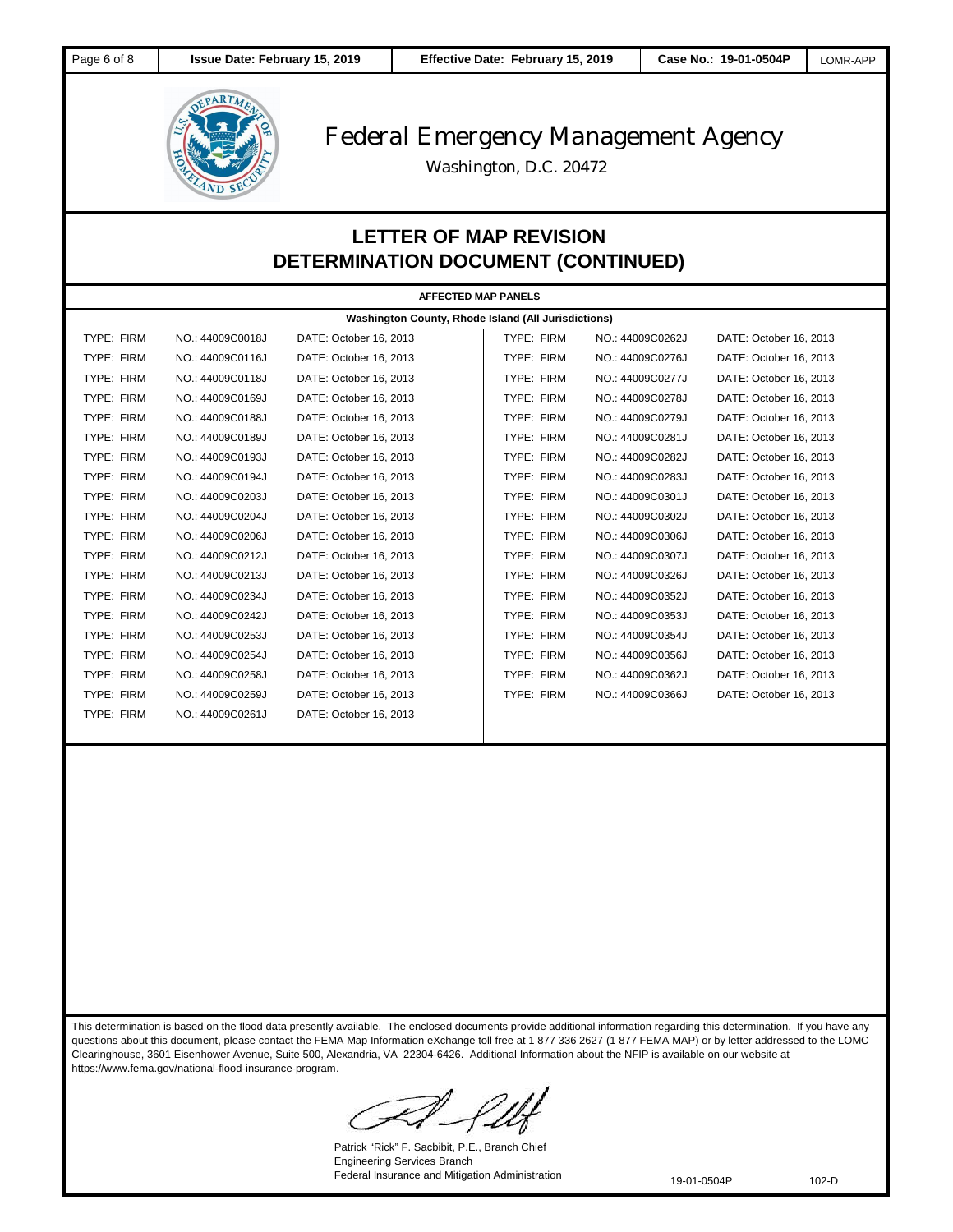

Washington, D.C. 20472

### **LETTER OF MAP REVISION DETERMINATION DOCUMENT (CONTINUED)**

### **COMMUNITY INFORMATION**

#### **APPLICABLE NFIP REGULATIONS/COMMUNITY OBLIGATION**

We have made this determination pursuant to Section 206 of the Flood Disaster Protection Act of 1973 (P.L. 93 234) and in accordance with the National Flood Insurance Act of 1968, as amended (Title XIII of the Housing and Urban Development Act of 1968, P.L. 90 448), 42 U.S.C. 4001 4128, and 44 CFR Part 65. Pursuant to Section 1361 of the National Flood Insurance Act of 1968, as amended, communities participating in the National Flood Insurance Program (NFIP) are required to adopt and enforce floodplain management regulations that meet or exceed NFIP criteria. These criteria, including adoption of the FIS report and FIRM, and the modifications made by this LOMR, are the minimum requirements for continued NFIP participation and do not supersede more stringent State/Commonwealth or local requirements to which the regulations apply.

#### **COMMUNITY REMINDERS**

We have determined that removing CBRS boundary data by this LOMR is consistent with FEMA's mapping policy and guidance and therefore meets the minimum floodplain management criteria of the NFIP. With this LOMR, the CBRS boundary data have been removed from the FIRM. FEMA will display the USFWS' CBRS dynamic map service in the NFHL Viewer at msc.fema.gov/nfhl, and this information will be included on the interactive and dynamic flood maps available through the FEMA Map Service Center and the NFHL-based FIRM and FIRMette exports. The FWS provides the data online (fws.gov/cbra/maps/boundaries.html) through the CBRS Mapper, the CBRS GIS web map service, and the CBRS GIS data download. The FWS CBRS web map service and GIS data download can be used in existing custom geospatial applications. Please consult USFWS for official CBRS determinations. Additional information about CBRS determinations is available at fws.gov/cbra/documentation.html.

We encourage State and local officials to consider including CBRS information in building permit forms, planning documents, and outreach materials. Such voluntary actions can help to increase awareness of the CBRS and the associated prohibitions on Federal expenditures, which will help stakeholders make informed decisions about areas affected by the Coastal Barrier Resources Act. Additional information on the CBRS can be found on the USFWS website, fws.gov/cbra; please send questions about the CBRS to cbra@fws.gov.

If you have any questions about this document, please contact the FEMA Map Information eXchange (FMIX) toll free at 877-336-2627 (877-FEMA-MAP) or by letter addressed to the LOMC Clearinghouse, 3601 Eisenhower Avenue, Suite 500, Alexandria, VA 22304-6426. Additional information about the NFIP is available on our website at fema.gov/national-flood-insurance-program.

This determination is based on the flood data presently available. The enclosed documents provide additional information regarding this determination. If you have any questions about this document, please contact the FEMA Map Information eXchange toll free at 1 877 336 2627 (1 877 FEMA MAP) or by letter addressed to the LOMC Clearinghouse, 3601 Eisenhower Avenue, Suite 500, Alexandria, VA 22304-6426. Additional Information about the NFIP is available on our website at https://www.fema.gov/national-flood-insurance-program.

Patrick "Rick" F. Sacbibit, P.E., Branch Chief Engineering Services Branch Federal Insurance and Mitigation Administration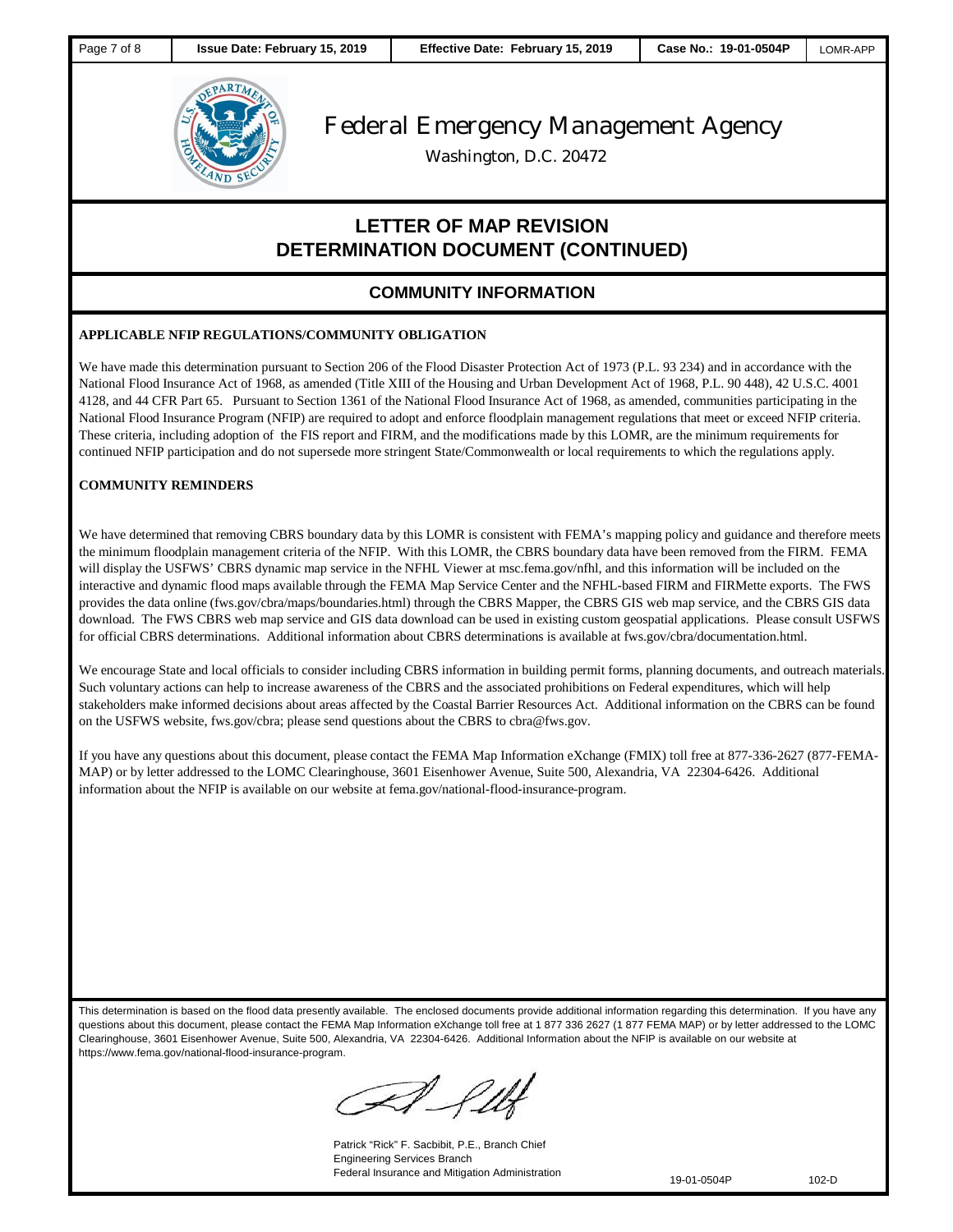

Washington, D.C. 20472

### **LETTER OF MAP REVISION DETERMINATION DOCUMENT (CONTINUED)**

#### **COMMUNITY INFORMATION (CONTINUED)**

We have designated a Consultation Coordination Officer (CCO) to assist your community. The CCO will be the primary liaison between your community and FEMA. For information regarding your CCO, please contact:

> Mr. Dean Savramis Director, Mitigation Division Federal Emergency Management Agency, Region I 99 High Street, Sixth Floor Boston, MA 02110 (617) 956-7564

#### **STATUS OF COMMUNITY NFIP MAPS**

**PUBLIC NOTICE OF REVISION**

We will not physically revise and republish the FIRM for your community to reflect the modifications made by this LOMR at this time. When changes to the previously cited FIRM panels warrant physical revision and republication in the future, we will incorporate the modifications made by this LOMR at that time. This document revises the effective NFIP map, as indicated in the National Flood Hazard Layer (NFHL).

### **PUBLIC NOTIFICATION OF REVISION**

This LOMR revises the CBRS information for your community. No flood hazards are being revised. Therefore, this LOMR is effective as of the date of this letter.

This determination is based on the flood data presently available. The enclosed documents provide additional information regarding this determination. If you have any questions about this document, please contact the FEMA Map Information eXchange toll free at 1 877 336 2627 (1 877 FEMA MAP) or by letter addressed to the LOMC Clearinghouse, 3601 Eisenhower Avenue, Suite 500, Alexandria, VA 22304-6426. Additional Information about the NFIP is available on our website at https://www.fema.gov/national-flood-insurance-program.

A flbr

Patrick "Rick" F. Sacbibit, P.E., Branch Chief Engineering Services Branch Federal Insurance and Mitigation Administration